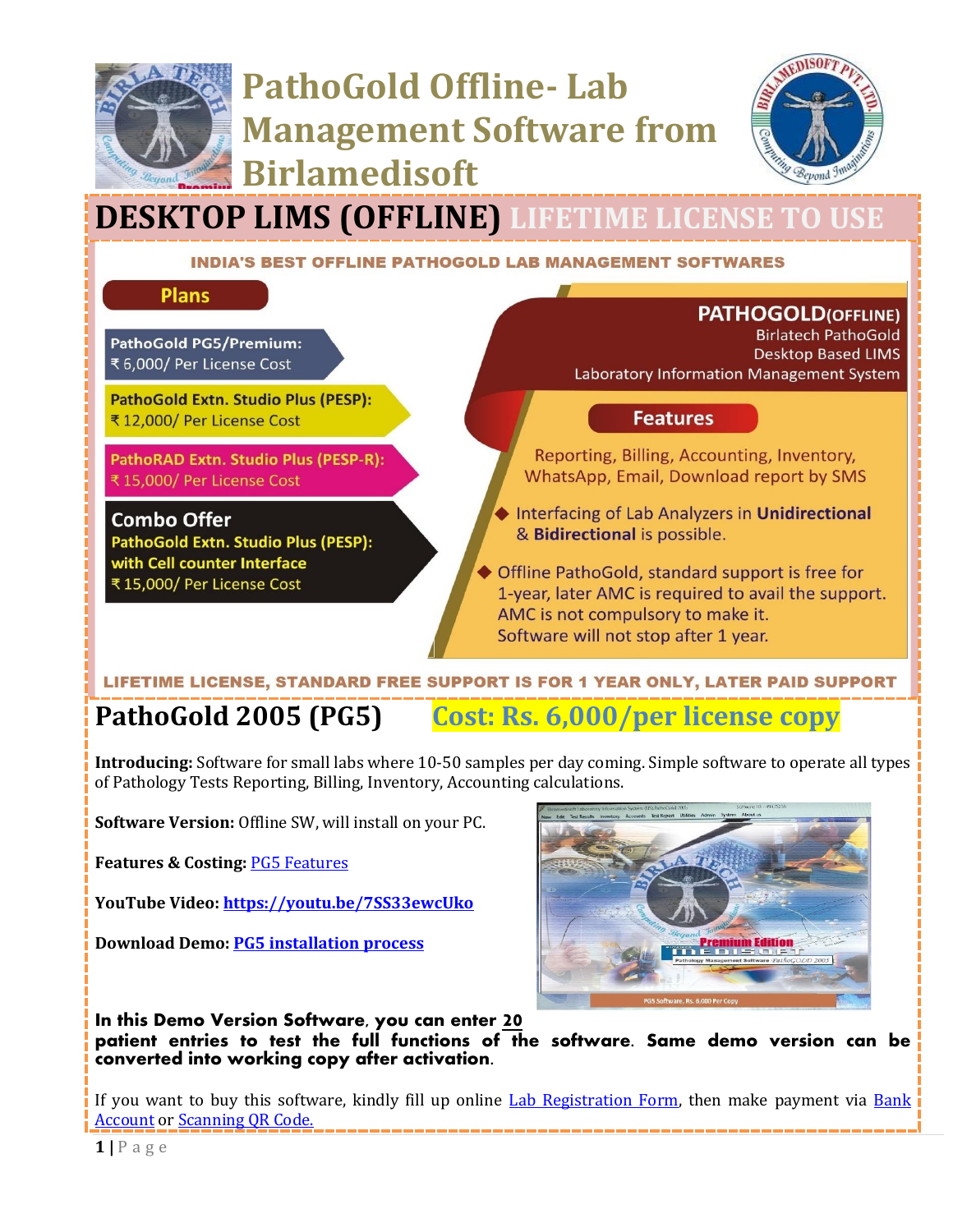# **PathoGold Extn Studio Plus (PESP) Cost: Rs. 12,000/per license copy**

**Introducing:** Software for medium / advance labs where 10-300 samples per day coming. Simple software to operate all types of Pathology Tests Reporting, Billing, Inventory, Accounting calculations. PDF & Excel file can be created. Email facility available, WhatsApp reporting, Report via SMS download, QR Code, Bar Code printing on reports. Report accessing via QR Code possible. Header/Footer/Digital Sign is possible to upload. 2 Digital signs are possible.

**Software Version:** Offline SW, will install on your PC. You can send WhatsApp, Email reports by using just 15 min of internet connection.

**Features & Costing:** [PESP Features](http://www.birlamedisoft.com/downloadnew/PDF/PathoGold%203%20Versions%20comparison%20list_with%20Costing.pdf)

**YouTube Video:** <https://youtu.be/dECrPWjJHrw>

**Download Demo: [PESP installation process,](http://www.birlamedisoft.com/downloadnew/PDF/PESP%20installation%20process.pdf)** 

**Also [check YouTube Video on how to install PESP](https://youtu.be/GIRhy5izFlE)**



PESP Software, Cost Rs. 12,000 per copy

#### **In this Demo Version Software, you can enter 20 patient entries to test the full functions of the software. Same demo version can be converted into working copy after activation.**

In this software, reports can be sent via the simple **SMS download feature**, where a plain SMS can deliver the report download link to a patient's mobile number. In today's world, everyone has a **Mobile Phone with SMS facility**, but may not have **Email** or **WhatsApp** available with them. So, **SMS report delivery** is the most powerful feature given to you in this new **PathoGold Extn. Studio Plus** software.

### **Convert Your Old PathoGold to latest PathoGold (PESP) <- UPGRADE**

If you are an existing PathoGold software user then there is good news for you – get upgraded from Old PathoGold to PESP. Your old PathoGold data will get transfer instantly to new PESP software*. You do not need to enter all your report settings data again. Your all data including your lab patient reports, test formats, normal values, all previous software settings, ref doctor names, test rates, etc. will be moved into this new PathoGold software instantly.* 

**Click** [PESP NEW & UPGRADE OFFER](http://www.birlamedisoft.com/downloadnew/PDF/PESP%20NEW%20&%20UPGRADE%20OFFER.pdf)

Click this LINK

If you want to buy this software, kindly fill up online [Lab Registration Form,](https://www.pathogold.com/Home/Index#registerhere) then make payment via Bank **[Account](http://www.birlamedisoft.com/downloadnew/PDF/bank%20details.pdf) o[r Scanning QR Code.](http://www.birlamedisoft.com/downloadnew/Images/Birlamedisoft_QRCODE.jpeg)**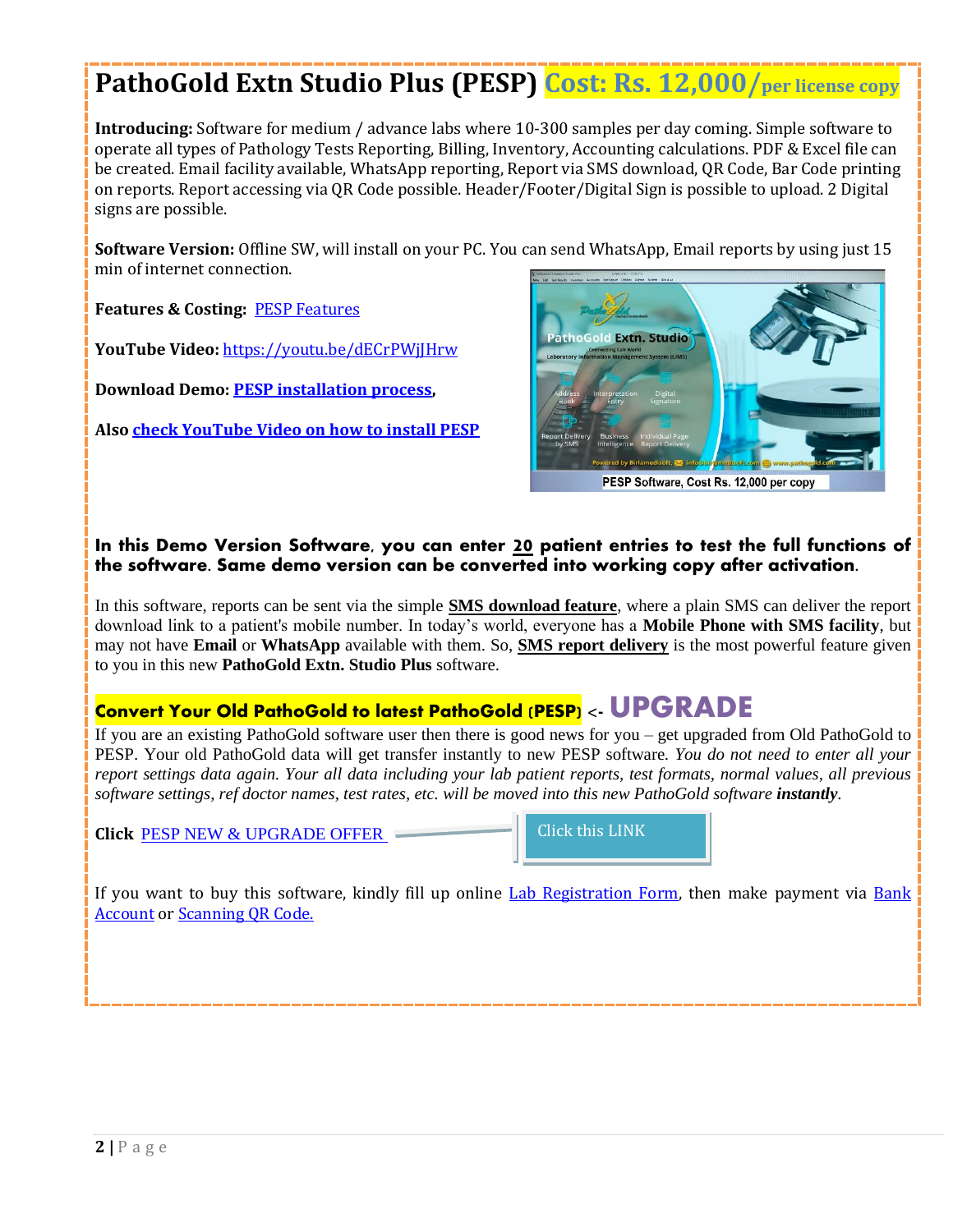# **PathoRAD Extn Studio Plus (PESP-R) Cost: Rs. 15,000/per**

**license copy** (Pathology & Radiology) reporting.

**Introducing:** Software for medium / advance Diagnostics labs where Pathology and Radiology (Xray, Ultrasound) reporting is done, daily 10-200 samples per day coming. Simple software to operate all types of Pathology & Radiology Tests Reporting, Billing, Inventory calculations. PDF & Excel file can be created. Email facility available, WhatsApp reporting, Report via SMS download, QR Code, Bar Code printing on reports. Report accessing via QR Code possible. Special reporting for daily collection dept wise ex. Pathology, Xray, Ultra, ECG dept wise revenue collection is available. Header/Footer/Digital Sign is possible to setup in PESP-R. Dynamic signing, Radiologist's sign will come on Radiology reports. Pathologist's sign will come on Pathology reports.

**Software Version:** Offline SW, will install on your PC. You can send WhatsApp, Email reports by 15 min of internet connection.

**Features & Costing:** [PESP Features](http://www.birlamedisoft.com/downloadnew/PDF/PathoGold%203%20Versions%20comparison%20list_with%20Costing.pdf) (**Check Extra Charges Section, Radiology formats**)

**Radiology Module:** Added Radiology module (Xray, Ultrasound, Echo, Doppler).

Dynamic signing, Radiologist's Signature will come on Radiology reports automatically.

### **YouTube Video: COMING SOON**

**Download Demo: [PESP-R installation process](http://www.birlamedisoft.com/downloadnew/PDF/PESP-R%20installation%20process.pdf)**



PESP-R Software, Cost Rs. 15,000 per copy

### **In this Demo Version Software, you can enter 20 patient entries to test the full functions of the software. Same demo version can be converted into working copy after activation.**

In this software, reports can be sent via the simple **SMS download feature**, where a plain SMS can deliver the report download link to a patient's mobile number. In today's world, everyone has a **Mobile Phone with SMS facility**, but may not have **Email** or **WhatsApp** available with them. So, **SMS report delivery** is the most powerful feature given to you in this new software.

### **Convert Your Old PathoRAD to latest PathoRAD (PESP-R) <- UPGRADE**

If you are an existing PathoRAD software user then there is good news for you. Get upgraded from Old PathoRAD to new PESP-R. New Software will **convert** your old PathoRAD data instantly and you will be ready to start using this new PESP-R software immediately*. You do not need to enter all your report settings data again. Your all data including your lab patient reports, test formats, normal values, all previous software settings, ref doctor names, test rates, etc. will be moved into this new PathoGold software instantly.* 

### **Click** [PESP](http://www.birlamedisoft.com/downloadnew/PDF/PESP-R%20NEW%20&%20UPGRADE%20OFFER.pdf)-R [NEW & UPGRADE OFFER](http://www.birlamedisoft.com/downloadnew/PDF/PESP-R%20NEW%20&%20UPGRADE%20OFFER.pdf)



If you want to buy this software, kindly fill up online [Lab Registration Form,](https://www.pathogold.com/Home/Index#registerhere) then make payment via Bank [Account](http://www.birlamedisoft.com/downloadnew/PDF/bank%20details.pdf) o[r Scanning QR Code.](http://www.birlamedisoft.com/downloadnew/Images/Birlamedisoft_QRCODE.jpeg)